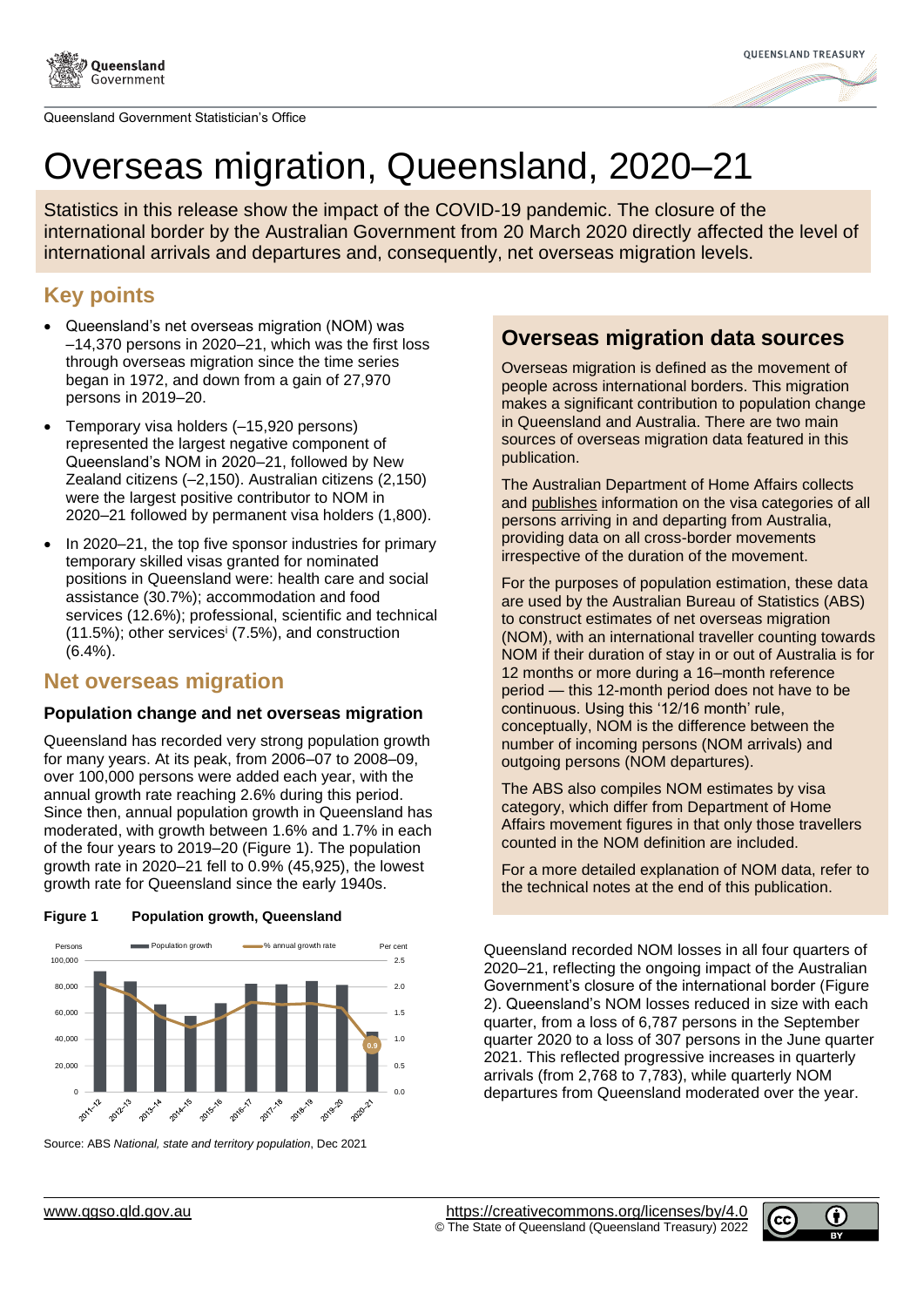

<span id="page-1-0"></span>

Overall, both arrivals and departures in 2020–21 were notably lower than in 2019–20 [\(Figure 3\)](#page-1-1). There were 22,213 NOM arrivals and 36,579 NOM departures, down 74.0% and 36.5% respectively from the previous year.

<span id="page-1-1"></span>**Figure 3 NOM arrivals and departures, Queensland**



Source: ABS *National, state and territory population,* Dec 2021

Queensland accounted for 16.2% of Australia's total NOM loss in 2020–21 (–88,763 persons), compared with 14.5% of the national NOM gain in 2019–20. Queensland accounted for the second-largest share of Australia's NOM loss, behind Victoria (63.2%).

### **Net overseas migration age and sex profile**

In 2020–21, overseas migrants in age groups between 25–39 years contributed the largest numbers of international arrivals to Queensland, while the largest number of departures was in the 20–34 years age bracket [\(Figure 4\)](#page-1-2). In 2020–21:

- NOM arrivals to Queensland were greatest among 25–29 year olds (2,960 persons) followed by 30–34 year olds (2,790).
- NOM departures were greatest among 25–29 year olds (7,780 persons) followed by 20–24 year olds (6,370).

Only age groups 5–9 years and 10–14 years experienced overall gains through NOM, with gains of 80 and 40 persons respectively.

The largest NOM losses were in the 25–29 years (–4,830 persons) and 20–24 years age groups (–4,580) [\(Figure](#page-1-2)  [4\)](#page-1-2). These population losses reflect declines across a range of temporary visa types discussed further below.

<span id="page-1-2"></span>

Source: ABS Data Explorer: *Net Overseas Migration: Arrivals, departures and net, State/territory, Age and sex* 

Females accounted for more than half (54.2%) of Queensland's NOM loss in 2020–21. Since 2012–13, females have accounted for more than half of annual NOM gains, peaking in 2014–15 (61.9%). Female NOM arrivals outnumbered males each year between 2014–15 and 2019–20. In 2020–21, male arrivals exceeded females by 1,280 arrivals [\(Figure 5\)](#page-1-3). Male NOM departures have remained higher than females every year since 2004–05.

#### <span id="page-1-3"></span>**Figure 5 NOM arrivals and departures by sex, Queensland**



Source: ABS Data Explorer: *Net Overseas Migration: Arrivals, departures and net, State/territory, Age and sex*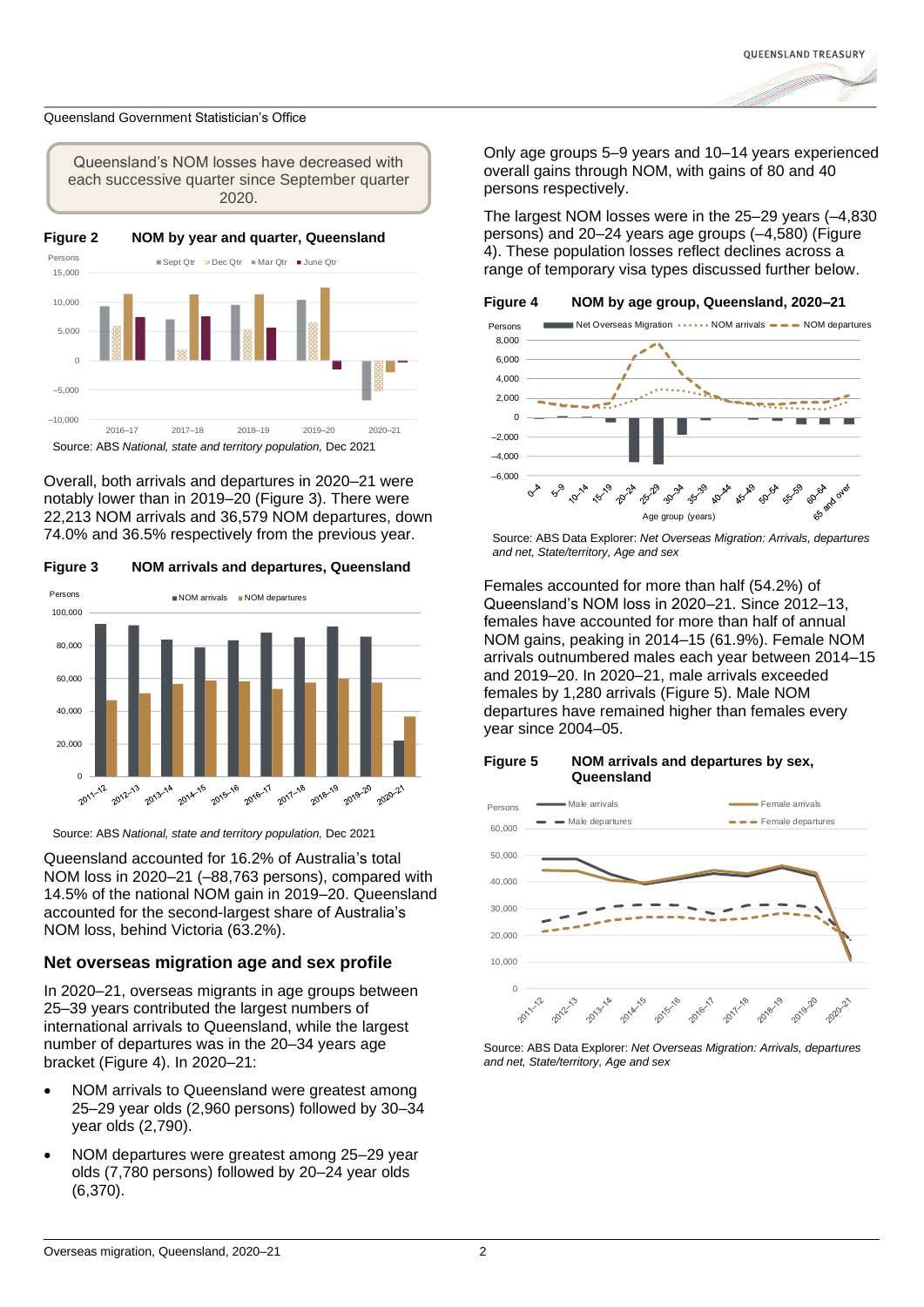### **Net overseas migration by major grouping and visa type**

NOM estimates produced by the ABS are available for the following major groupings:

- temporary visas holders
- permanent visas holders
- New Zealand citizens
- Australian citizens.

The closure of the Australian international border impacted on both the decision and ability to travel for holders of all visa types. NOM in Queensland declined between 2019–20 and 2020–21 across certain major visa groups.

While temporary visa holders have accounted for the greatest share of NOM to Queensland each year since 2006–07, in 2020–21 there was a net loss of 15,920 persons on temporary visas — the largest contributor to Queensland's overall NOM loss. Prior to this, over the nine years from 2011–12, temporary visa holders added more than 17,000 persons to the Queensland population each year [\(Figure 6\)](#page-2-0). In 2019–20, there was a net gain of 17,570 persons on temporary visas, representing 62.8% of the total NOM gain of 27,970 [\(Table 1\)](#page-2-1).

Permanent visa holders and Australian citizens were the only two major visa groupings recording NOM gains in Queensland in 2020–21, adding 1,800 and 2,150 persons respectively. A NOM loss was recorded for both New Zealand citizens (–2,150 persons) and other visa holders (–240 persons) [\(Table 1\)](#page-2-1).

<span id="page-2-0"></span>



(a) Excludes other visa types, includes residents returning (i.e. non-Australian citizens who are permanent residents), onshore visas and visa unknown.

Source: ABS Data Explorer: *Net Overseas Migration: Arrivals, departures and net, State/territory, Major groupings and visas*

|                                                                      |                 | Queensland | <b>Rest of Australia</b> |            |  |
|----------------------------------------------------------------------|-----------------|------------|--------------------------|------------|--|
| Visa type                                                            | 2019-20         | 2020-21    | 2019-20                  | 2020-21    |  |
|                                                                      | $-$ persons $-$ |            | $-$ persons $-$          |            |  |
| <b>Permanent</b>                                                     | 5,710           | 1,800      | 40,730                   | 16,680     |  |
| Family                                                               | 1,540           | 1,130      | 12,380                   | 10,270     |  |
| <b>Skill</b>                                                         | 2,330           | 760        | 16,450                   | 6,940      |  |
| <b>Special</b><br>eligibility and<br><b>Humanitarian</b><br>programs | 1,900           | 100        | 10,980                   | 370        |  |
| Other<br>permanent<br>visas                                          | $-40$           | $-190$     | 900                      | $-900$     |  |
| <b>Temporary</b>                                                     | 17,570          | $-15,920$  | 99,310                   | $-104,640$ |  |
| <b>Vocational</b><br>education &<br>training sector                  | $-1,700$        | $-1,700$   | $-9,040$                 | $-9,540$   |  |
| <b>Higher</b><br>education<br>sector                                 | 700             | $-5,580$   | 9,220                    | $-37,900$  |  |
| <b>Student other</b>                                                 | 2,860           | $-1,280$   | 7,480                    | $-5,640$   |  |
| <b>Temporary</b><br>skilled visas<br>(457)                           | 1,990           | 40         | 7,200                    | $-2,340$   |  |
| Visitor <sup>(a)</sup>                                               | 13,410          | $-890$     | 87,450                   | $-6,370$   |  |
| Working<br>holiday                                                   | 2,510           | $-1,770$   | 15,920                   | $-4,970$   |  |
| <b>Other</b><br>temporary<br>visas                                   | $-2,200$        | $-4,750$   | $-18,940$                | $-37,860$  |  |
| <b>New Zealand</b><br>citizen                                        | 260             | $-2,150$   | 1,110                    | $-240$     |  |
| <b>Australian citizen</b>                                            | 8,050           | 2,150      | 27,970                   | 15,950     |  |
| Other <sup>(b)</sup>                                                 | $-3,600$        | $-240$     | $-4,420$                 | $-2,150$   |  |
| Total <sup>(c)</sup>                                                 | 27,970          | $-14,370$  | 164,730                  | $-74,390$  |  |

<span id="page-2-1"></span>**Table 1 NOM by visa type, Queensland and rest of** 

**Australia**

Figures in table rounded to nearest 10.

(a) Includes tourists, business visitors, medical treatment and other.

- (b) Includes residents returning (i.e. non-Australian citizens who are permanent residents), onshore visas and visa unknown.
- (c) Figures in this table have been rounded and, as such, discrepancies may occur between sums of component items and totals.

Source: ABS Data Explorer: *Net Overseas Migration: Arrivals, departures and net, State/territory, Major groupings and visas* 

Notably, there was a NOM gain in Australian citizens in Queensland in both 2019–20 and 2020–21, whereas prior to this there were nine years of NOM losses for this visa type. Further visa types that recorded NOM losses in 2020–21 after consistent historical annual NOM gains in Queensland were all types of student visas, visitor visas, working holiday visas, and New Zealand citizens.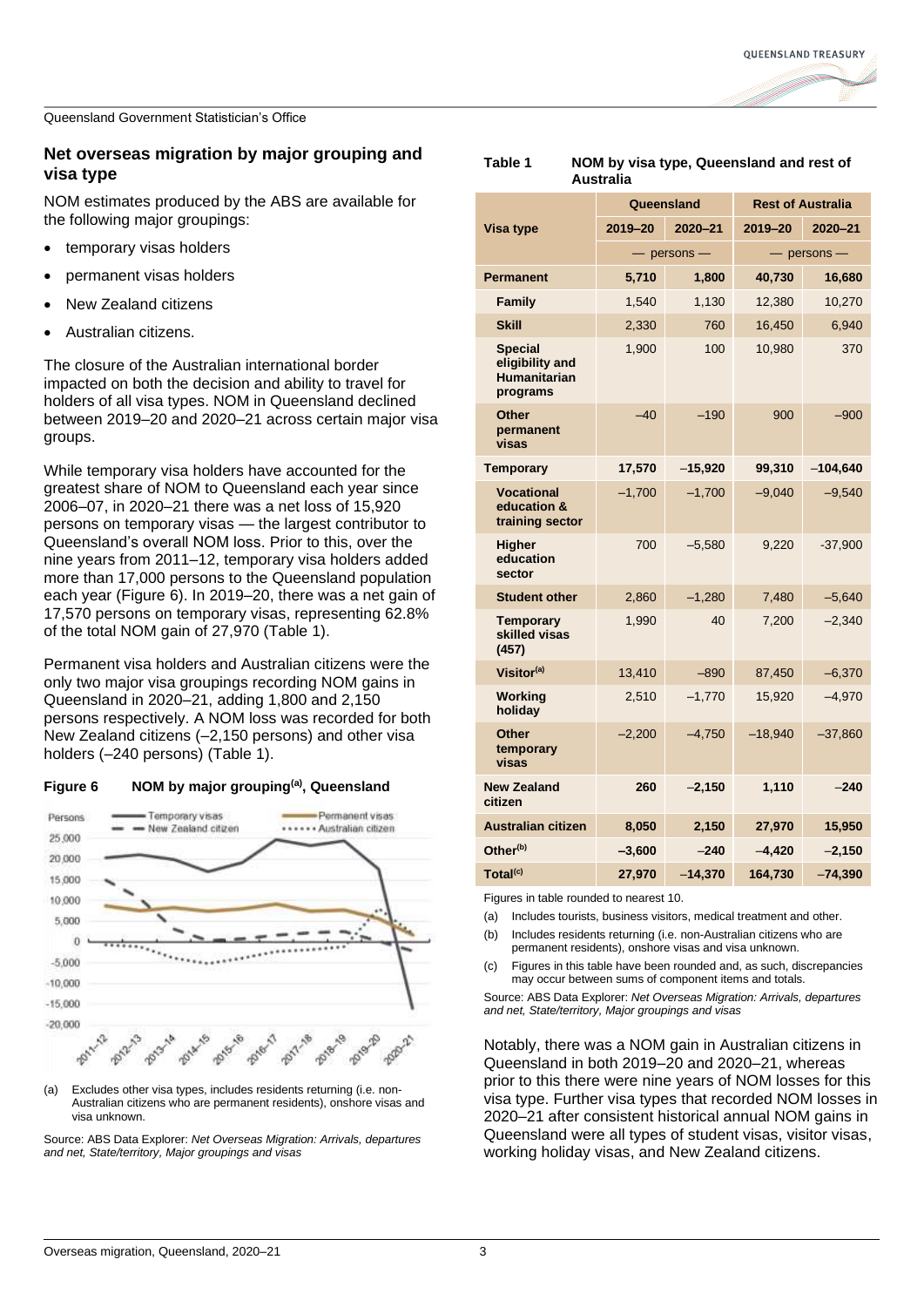The NOM loss of 2,150 New Zealand citizens in 2020–21 follows at least 16 years of annual gains to Queensland. The number of arrivals in 2020–21 was around half that recorded in 2019–20 (–47.7%), while departures were 15.7% lower — both directly impacted by the closure of Australia's international border and restrictions on movements between Australia and New Zealand.

By visa type, the largest NOM loss occurred among higher education sector visa holders (–5,580 persons) followed by other temporary visa holders (–4,750 persons) (Figure 7). Of permanent visa holders in 2020–21, only other permanent visa holders (–120 persons) recorded a NOM loss.

### **Figure 7 NOM by visa type, Queensland 2020–21**



(a) Includes other visa types, including residents returning (i.e. non-Australian citizens who are permanent residents), onshore visas and visa unknown.

Source: ABS Data Explorer: *Net Overseas Migration: Arrivals, departures and net, State/territory, Major groupings and visas* 

### *Temporary visa holders*

*Temporary entrant visas permit people to come to Australia on a temporary basis for specific purposes. Prior to the COVID-19 pandemic, the main contributors were international students, working holiday makers, tourists, business visitors, and those on temporary work visas.*

Between 2012–13 and 2019–20, temporary visa holders contributed more than half of Queensland's total NOM gain each year, with a gain of 17,570 persons in 2019–20 [\(Figure 8\)](#page-3-0). In 2020–21, there was a net loss of temporary visa holders (–15,920 persons), with substantial drops in numbers of both arrivals (from 48,570 persons in 2019–20 to 4,700) and departures (from 31,000 to 20,620 persons).

In 2020–21, temporary work skilled visas recorded the only NOM gain (40 persons) of any temporary visa type.

### <span id="page-3-0"></span>**Figure 8 Contribution to NOM, temporary visa holders, Queensland**



Source: ABS *Overseas Migration*, 2020–21

### *Student temporary visa holders*

International students were disproportionately affected by the international border closure, with NOM losses recorded for all student visa types in 2020–21, following a notable contraction in numbers in 2019–20 for both higher education and student other visa types. NOM for higher education visa holders dropped from a small gain of 700 persons in 2019–20 to a loss of 5,580 persons in 2020–21 [\(Figure 9\)](#page-3-1).

In the six years prior to 2019–20, higher education visa holders had consistently contributed more than 6,000 persons annually to Queensland's NOM.

### <span id="page-3-1"></span>**Figure 9 NOM by type of student visa, Queensland**



Source: ABS *Overseas Migration*, 2020–21

### *Permanent visa holders*

*Permanent visa holders reflect visas granted under Australia's permanent immigration program, which is designed to meet Australia's economic and social objectives. It has two components: the Migration Program for skilled and family migrants, and the Humanitarian Program for refugees and others in humanitarian need.*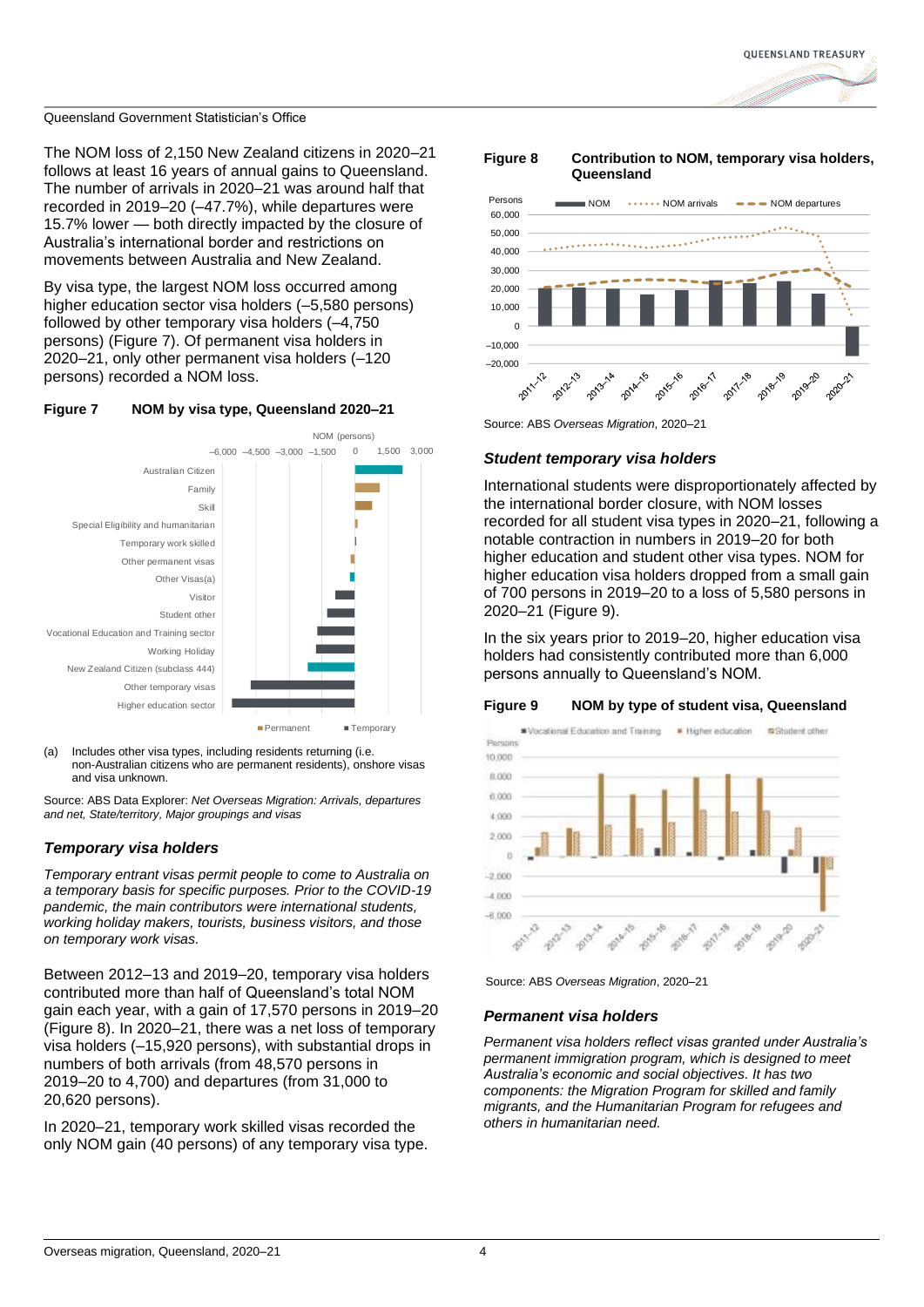Contrasting with the NOM loss for temporary visa holders, there was NOM gain for permanent visa holders in 2020–21 of 1,800. However, this gain was less than a third of that recorded in 2019–20 (5,710 persons), and just under a quarter of the level recorded in 2018–19 (7,750) [\(Figure 10\)](#page-4-0).

### <span id="page-4-0"></span>**Figure 10 Contribution to NOM, permanent visa holders, Queensland**



Source: ABS *Overseas Migration*, 2020–21

The NOM gain for permanent visa holders was primarily comprised of family visa holders (1,130 persons or 62.8%) and, to a lesser extent, permanent skilled visa holders (760 persons or 42.2%), with a small contribution from special eligibility and humanitarian visa holders (100 persons or 5.6%).

### *New Zealand citizens*

*New Zealand citizens can travel to Australia without a visa and will usually be granted a Special Category visa (subclass 444) on arrival in Australia. This visa is unique under Australian migration law as it is a temporary visa that allows New Zealanders to remain in Australia indefinitely with no associated employment restrictions. As a result, many New Zealand citizens do not consider applying for a permanent visa.*

The contribution of New Zealand citizens to NOM has varied considerably over time, with the most recent peak gain of 14,910 persons in 2011–12. The loss of 2,150 persons recorded in 2020–21 was the first loss in the time series (from 2006–07) and accounted for 15.0% of Queensland's overall NOM loss [\(Figure 11\)](#page-4-1).

Queensland accounted for 90.0% of the national NOM loss of 2,390 New Zealand citizens in 2020–21.

### <span id="page-4-1"></span>**Figure 11 Contribution to NOM, New Zealand citizens, Queensland**



Source: ABS *Overseas Migration*, 2020–21

### *Australian citizens*

For the second consecutive year, Queensland experienced a net gain of Australian citizens (2,150 persons). Historically, Queensland has experienced a small net loss of Australian citizens most years in the time series (from 2006–07). The gain in 2020–21 was substantially smaller compared with 2019–20 (8,050 persons), due to arrivals more than halving (–51.7%, to 9,290 persons), while departures declined by just over one-third (–36.3%, to 7,140 persons) [\(Figure 12\)](#page-4-2).

#### <span id="page-4-2"></span>**Figure 12 Contribution to NOM, Australian citizens, Queensland**



Source: ABS *Overseas Migration*, 2020–21

### *Net overseas migration by country of birth*

In line with the overall NOM loss to Queensland in 2020–21, fewer countries of birth recorded a NOM gain than in 2020–19, and gains were relatively small [\(Table](#page-5-0)  [2\)](#page-5-0). People born in Tonga and South Africa recorded the largest gains (540 and 480 persons respectively), followed by those born in Australia (390 persons).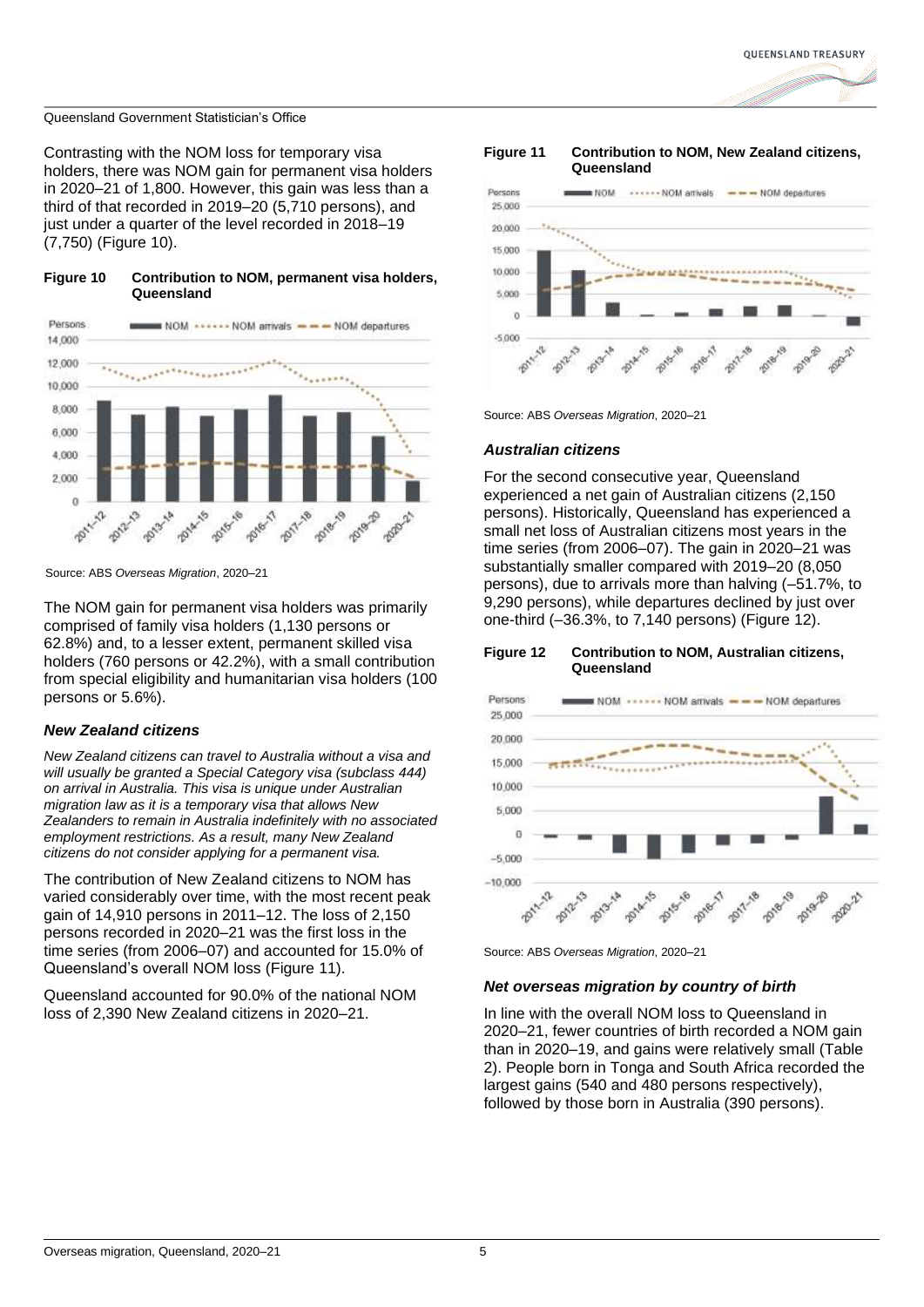

Key countries of birth for NOM have traditionally reflected the demand for higher education and both temporary and permanent employment from middle-income countries. In 2020–21, the losses were largest for migrants with a country of birth in Asia, accounting for 80.6% of the total NOM loss from Queensland.

This was predominantly driven by the loss of 6,110 Chinese-born persons in 2020–21, which followed a loss of 1,090 persons in 2019–20 — the only two years in the time series (from 2006–07) where a net outflow has been recorded [\(Figure 13\)](#page-5-1). Notable losses were also recorded in 2020–21 for persons born in New Zealand (–1,620 persons), South Korea (–1,360) and India (–1,350).

People born in India have typically accounted for a large portion of the gain through overseas migration to Queensland. Gains of over 6,000 persons were recorded in each of 2018–19 and 2019–20, however there was a loss of 1,350 Indian-born migrants in 2020–21.

| <b>Country of birth</b>     | <b>Rank in</b> | $2020 - 21$ | 2019-20 |  |
|-----------------------------|----------------|-------------|---------|--|
|                             | $2020 - 21$    | -persons-   |         |  |
| Tonga                       | $\mathbf{1}$   | 540         | 510     |  |
| South Africa                | 2              | 480         | 1,680   |  |
| Australia                   | 3              | 390         | 4,340   |  |
| Solomon Islands             | $\overline{4}$ | 300         | 110     |  |
| Philippines                 | 5              | 290         | 2,580   |  |
| Samoa                       | 6              | 210         | 390     |  |
| Afghanistan                 | $\overline{7}$ | 170         | 210     |  |
| Vanuatu                     | 8              | 130         | 600     |  |
| Iran                        | 9              | 70          | 400     |  |
| <b>United Arab Emirates</b> | 10             | 60          | 100     |  |
| Other                       |                | $-17,010$   | 17,050  |  |
| Total                       |                | $-14,370$   | 27,970  |  |

<span id="page-5-0"></span>**Table 2 NOM by country of birth, Queensland**

Source: ABS *Overseas Migration*, 2020–21

<span id="page-5-1"></span>



Source: ABS *Overseas Migration*, 2020–21

### **Permanent additions**

*Visa figures in this section are sourced from the Department of Home Affairs and are not comparable to NOM figures released by the ABS. This section contains figures on permanent additions under the Migration Program.*

Permanent additions consist of two components:

- 1. Persons who were in Australia on a temporary basis and were granted a permanent visa while in Australia. These are referred to as 'onshore'.
- 2. Persons who made an initial arrival from overseas on a permanent visa granted while they were outside Australia. These are termed 'settler arrivals'.

The state of intended residence is derived from information given by settler arrivals on passenger cards and the current state of residence of persons within the onshore component.

Onshore protection permanent visa grants are excluded.

### **Permanent additions by migration pathwayii**

In 2020–21, there were 19,640 permanent additions to Queensland under the Migration Program (similar to 2019–20), comprising 2,229 settler arrivals and 17,411 persons granted permanent residence while residing in Queensland on a temporary visa [\(Table 3\)](#page-5-2).

In previous years, the skilled stream has accounted for the largest proportion of the Migration Program. There were 9,026 permanent additions to Queensland of skilled visa holders during 2020–21, accounting for 46.0% of Queensland's permanent additions.

### <span id="page-5-2"></span>**Table 3 Permanent additions(a) by migration pathway settler arrivals and onshore program, Queensland, 2020–21**

|                      | <b>Onshore</b><br>program | <b>Settler</b><br>arrivals | <b>Total permanent</b><br>additions |       |
|----------------------|---------------------------|----------------------------|-------------------------------------|-------|
| Visa type            | persons                   |                            | persons                             | %     |
| Child                | 281                       | 79                         | 360                                 | 1.8   |
| <b>Family</b>        | 9,082                     | 1,172                      | 10,254                              | 52.2  |
| <b>Skilled</b>       | 8,048                     | 978                        | 9,026                               | 46.0  |
| Total <sup>(a)</sup> | 17,411                    | 2,229                      | 19,640                              | 100.0 |
|                      | Per cent                  |                            |                                     |       |
| Child                | 78.1                      | 21.9                       | $\ddot{\phantom{a}}$                | 100.0 |
| <b>Family</b>        | 88.6                      | 11.4                       | $\ddot{\phantom{a}}$                | 100.0 |
| <b>Skilled</b>       | 89.2                      | 10.8                       | $\ddot{\phantom{a}}$                | 100.0 |
| Total <sup>(a)</sup> | 88.7                      | 11.3                       |                                     | 100.0 |

 $=$  not applicable

(a) Permanent additions under the Migration Program only. Permanent additions under non-program migration are not presented.

Source: Department of Home Affairs BP00241 *Permanent additions to Australia's resident population* 2020–21, November 2021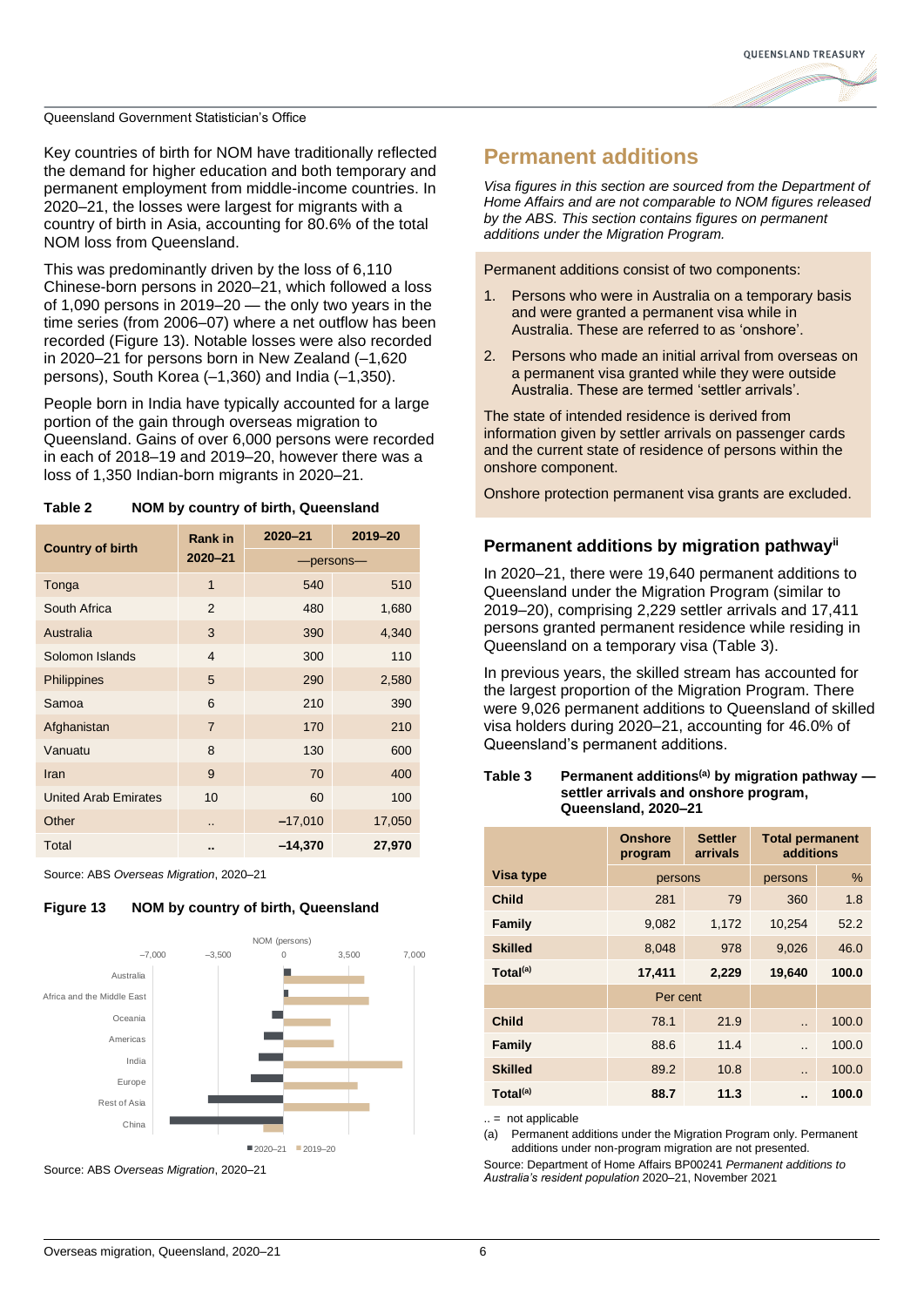

<span id="page-6-0"></span>



Source: Department of Home Affairs BP00241 *Permanent additions to Australia's resident population* 2020–21, November 2021

The shift to permanent additions coming predominantly via the onshore pathway reflected the restrictions at the international border [\(Figure 14\)](#page-6-0). This shift continued a pattern seen since 2018–19, when persons already onshore in Queensland accounted for 52.9%, increasing to 71.4% in 2019–20 and 88.7% in 2020–21.

Both the child and family visa types had notably higher proportions of onshore arrivals in 2020–21 (78.1% and 88.6% respectively) compared with 2019–20 (47.0% and 64.0% respectively). In 2020–21, almost all (97.2%) family visa holder permanent additions entered Queensland under the partner visa category (9,972 persons) compared with 91.3% (5,749) in 2019–20.

Persons with a family visa type accounted for the largest proportion of permanent additions to Queensland, representing 52.2% (or 10,254) of total permanent additions in 2020–21 compared with 32.1% (or 6,297) in 2019–20.

### *Skilled visa holders*

Skilled visa holders accounted for 46.0% (9,026 persons) of Queensland's permanent additions to the Migration Program in 2020–21, down from 65.9% in 2019–20. Employer sponsored visa holders in 2020-21 accounted for the largest share of the skilled visa category with 32.3% or 2,915 persons, followed by regional visa holders 19.3% (1,741). As a share of skilled visa holders, regional visa holders increased from 7.5% in 2018–19 to 24.7% in 2019–20, then decreased to 19.3% in 2020–21.

Of the 2,915 permanent additions gained by Queensland under the employer sponsored visa category in 2020–21, 95.1% were onshore (2,773 onshore plus 142 settler arrivals). Under this scheme, skilled workers who are nominated by their employer can live and work in Australia permanently. Queensland was the intended residence for 13.4% of additions nationally under an employer sponsored visa in 2020–21. It was the thirdlargest share after New South Wales (46.1%) and Victoria (24.8%).

### **Permanent settlers — Humanitarian Program**

*Visa figures in this section are sourced from the Department of Home Affairs' Settlement Database (SDB) and are not comparable to NOM figures released by the ABS.*

This section contains figures of settlers who have been granted a permanent or provisional visa and are currently recorded as residing in Queensland.

Address information is the settler's latest known residential (or intended residential) address at the time the data report was compiled. Address information is only updated if the Department is notified. Some settlers have no address details recorded.

The SDB location data are based on the 2011 Australian Standard Geographical Classification (ASGC).

More information on the data and reporting limitations associated with the SDB data collection can be found in the caveats section of each settlement data report release on the Australian Government's [data.gov.au](https://data.gov.au/) website.

Of the 30,470 total permanent residents who settled in Queensland in 2020–21 according to the Settlement Database, only 0.8% (or 240 persons) were under the Humanitarian stream, 45.9% (13,978) were under the Family stream, while those on Skilled visas were the largest stream with 16,252 additions (53.3%).

The number of settlers arriving under the Humanitarian stream in 2020–21 was less than 10% of the level in 2019–20 (2,625 persons).

One in five (22.9%) permanent settlers to Queensland under the Humanitarian Program in 2020–21 were born in Afghanistan, followed by those born in Iran with 1 in 10 humanitarian permanent settlers (10.8%), narrowly ahead of those born in Australia<sup>iii</sup> (9.6%) (Table 4).

<span id="page-6-1"></span>While Iraq was the leading country of birth in 2019–20, recording 1,072 persons, there were only 16 permanent settlers to Queensland in 2020–21 who were born in Iraq. The numbers of humanitarian settlers born in Ethiopia, Papua New Guinea and Turkey all decreased by more than half compared with the 2019–20 level.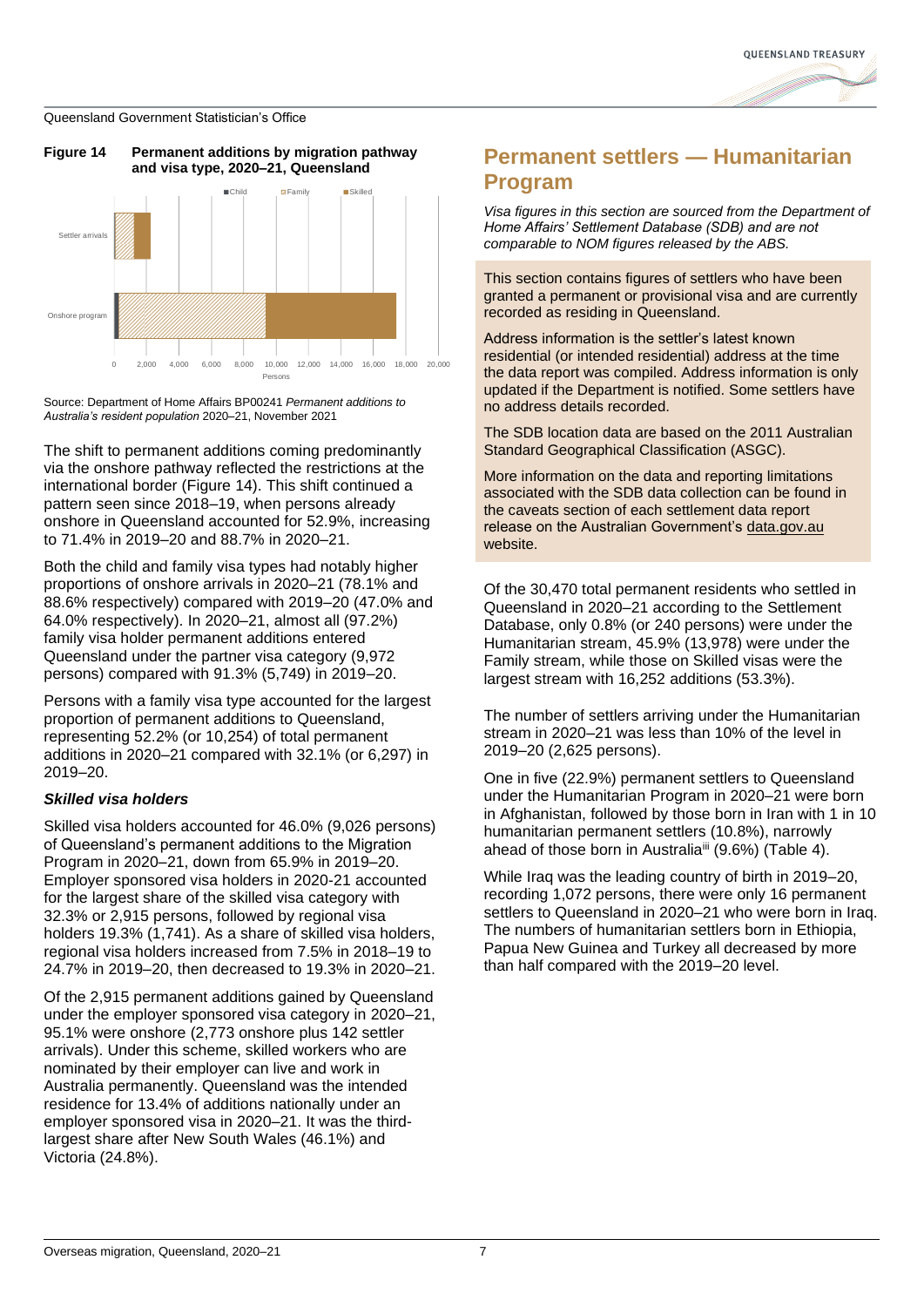| Table 4 | Top 10 countries of birth, Humanitarian |
|---------|-----------------------------------------|
|         | Program permanent settlers, Queensland  |

|                         | <b>Permanent settlers</b> |                      |                |                      |       |
|-------------------------|---------------------------|----------------------|----------------|----------------------|-------|
|                         | 2019-20                   |                      | $2020 - 21$    |                      |       |
| <b>Country of birth</b> | persons                   | rank                 | persons        | rank                 | %     |
| Afghanistan             | 41                        | 15                   | 55             | $\mathbf{1}$         | 22.9  |
| Iran                    | 49                        | 10                   | 26             | 2                    | 10.8  |
| <b>Australia</b> iii    | 17                        | 25                   | 23             | 3                    | 9.6   |
| <b>Pakistan</b>         | 18                        | 23                   | 18             | $\overline{4}$       | 7.5   |
| Venezuela               | 18                        | 23                   | 18             | 5                    | 7.5   |
| Iraq                    | 1,072                     | 1                    | 16             | 6                    | 6.7   |
| <b>Ethiopia</b>         | 122                       | 3                    | 10             | $\overline{7}$       | 4.2   |
| Papua New Guinea        | 45                        | 14                   | $\overline{7}$ | 8                    | 2.9   |
| Sri Lanka               | $\Omega$                  | 35                   | 5              | 9                    | 2.1   |
| <b>Turkey</b>           | 34                        | 16                   | 5              | 10                   | 2.1   |
| <b>Other</b>            | 1,209                     | $\ddot{\phantom{a}}$ | 57             | $\ddot{\phantom{a}}$ | 23.8  |
| <b>Total</b>            | 2,625                     | ٠.                   | 240            |                      | 100.0 |

.. = not applicable

Source: Department of Home Affairs Permanent Settlers (All Streams) in Queensland with a Date of Settlement between 01 July 2020 and 30 June 2021, July 2021

The age structure of migrants within the Humanitarian Program is very young, with around three-quarters of permanent settlers to Queensland under the Humanitarian Program in 2020–21 aged under 35 years (73.3% or 176 permanent settlers) [\(Figure 15\)](#page-7-0). Perhaps more notably, almost half were under 25 years of age (46.7%), and 3 in 10 were children aged under 12 years (29.6%).

The concentration of Humanitarian settlers in the younger age groups was also evident in 2019–20, with 75.3% under 35 years of age and 30.4% aged under 12 years.

<span id="page-7-0"></span>



Source: Department of Home Affairs *Permanent Settlers (All Streams) in Qld with Date of Settlement 01 July 2020 and 30 June 2021*, July 2021

Almost half (47.9%) of permanent settlers to Queensland under the Humanitarian Program in 2020–21 were located within the local government area (LGA) of Brisbane (C) [\(Table 5\)](#page-7-1).

<span id="page-7-1"></span>**Table 5 LGAs with over 10 Humanitarian Program** 

| permanent settlers, Queensland, 2020-21 |                           |       |  |  |  |
|-----------------------------------------|---------------------------|-------|--|--|--|
| Local Govt. Area (LGA)                  | <b>Permanent settlers</b> |       |  |  |  |
|                                         | persons                   | $\%$  |  |  |  |
| Brisbane (C)                            | 115                       | 47.9  |  |  |  |
| Logan (C)                               | 20                        | 8.3   |  |  |  |
| Toowoomba (R)                           | 20                        | 8.3   |  |  |  |
| Gold Coast (C)                          | 19                        | 7.9   |  |  |  |
| Townsville (C)                          | 11                        | 4.6   |  |  |  |
| <b>Rest of Qld</b>                      | 55                        | 22.9  |  |  |  |
| Total                                   | 240                       | 100.0 |  |  |  |

 $(C) = City (R) = Regional Council$ 

Source: Department of Home Affairs *Permanent Settlers (All Streams) in Queensland with a Date of Settlement between 01 July 2020 and 30 June 2021*, July 2021

Queensland accounted for around 1 in 8 permanent settlers nationally under the Humanitarian Program in 2020–21 (12.4%), the third highest of the states and territories behind Victoria (33.4%) and New South Wales (28.1%).

For permanent settlers under the Humanitarian Program with a settlement date in 2020–21 and with a recorded address, Brisbane (C) had the highest number of settlers of all LGAs within Australia and accounted for 6.0% of the national total.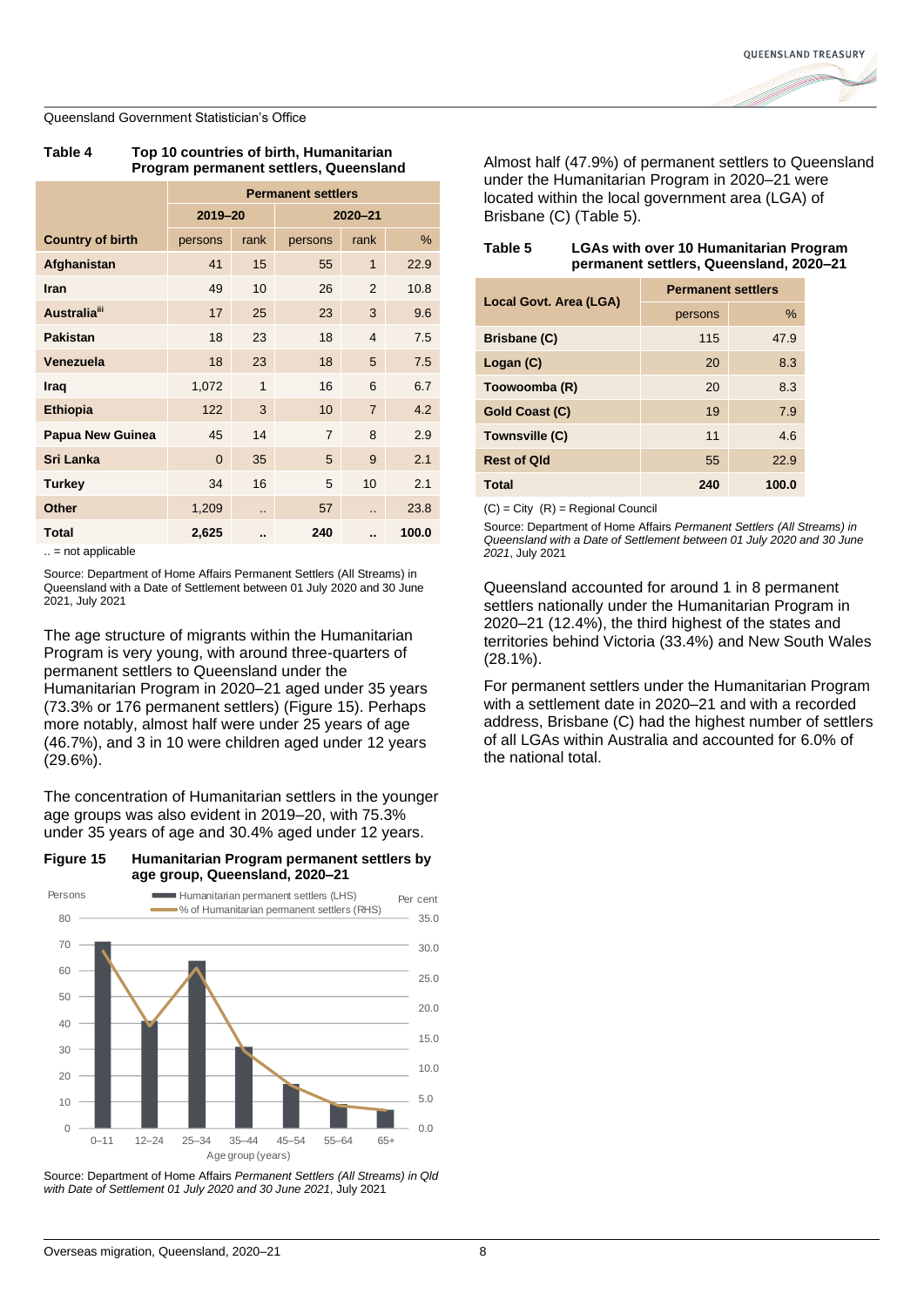### **Temporary (skilled) visas**

*The Australian Government abolished the Temporary Work (Skilled) visa (subclass 457) and replaced it with the new Temporary Skill Shortage (subclass 482) visa from March 2018iv. Visa figures in this section are sourced from Department of Home Affairs and are not comparable to NOM figures released by the ABS.*

*A business can sponsor a skilled worker if they cannot find an appropriately skilled Australian citizen or permanent resident to fill a position listed in the combined eligible skilled occupations list<sup>v</sup> . The principal data collected on 457 and 482 visa holders are sourced from the visa application and grant processvi .*

### **Visa grants**

The annual grant of temporary skilled visas for both primary and secondary applicants<sup>vii</sup> in Queensland decreased by 20.6% between 2019–20 (7,032 visas) and 2020–21 (5,585). In general terms, the granting of temporary skilled visas for Queensland has declined in almost every year since peaking in 2011–12 (21,489 visas).

Queensland's overall decline in temporary (skilled) visas granted for both applicant types has generally reflected the national trend since 2011–12 [\(Figure 16\)](#page-8-0).

### <span id="page-8-0"></span>**Figure 16 Temporary work (skilled) visas granted, Queensland and Australia**



■Primary visas Qld (LHS) ■ Secondary visas Qld (LHS) ● Total visas Australia (RHS)

Source: Department of Home Affairs *BP0014 Temporary Work (Skilled) visas granted 2020–21 to 30 June 2021,* November 2021

Queensland was the fourth–highest nominated position location for primary visa grants in 2020–21 (12.6%), behind New South Wales (44.4%), Victoria (24.0%) and Western Australia (13.3%).

In 2020–21, the top five sponsor industries<sup>viii</sup> for primary temporary skilled visas granted for nominated positions in Queensland were health care and social assistance (30.7%), accommodation and food services (12.6%), professional, scientific and technical (11.5%), other services (7.5%), and construction (6.4%) [\(Figure 17\)](#page-8-1).

### <span id="page-8-1"></span>**Figure 17 Top five nominated sponsor industries, nominated positions in Queensland, 2020–21**



Source: Department of Home Affairs *BP0014 Temporary Resident (Skilled) visas granted 2020–21 to 30 June 2021*, July 2021

Health care and social assistance accounted for 3 in 10 (30.7%) of the temporary skilled work visas granted for positions located in Queensland in 2020–21, the highest share reported in the past 10 years, and 6.3 percentage points higher than 2019–20.

The sponsor industries of construction and mining have both seen notable declines over the past decade in their share of the total visa grants to Queensland for temporary skilled workers, with construction decreasing from 18.5% in 2011–12 to 6.4% in 2020–21, and mining down from 16.7% in 2011–12 to 5.3% in 2020–21.

The top three nominated occupations<sup>ix</sup> for primary visas granted for Queensland in 2020–21 were:

- resident medical officer (17.1%)
- chef (6.1%)
- cook (3.8%).

These occupations were also ranked in the top three occupations in 2019–20. Resident medical officer has increased substantially compared with 10 years earlier, growing from 1.9% in 2011–12 to 17.1% in 2020–21, which was 4.3 percentage points higher than in 2019–20.

The United Kingdom continued as the country of citizenship most frequently cited in primary visas granted for nominated positions in Queensland (20.3%), followed by India (10.1%) and the Philippines (9.3%). Together, these three countries accounted for 39.8% of primary visa grants in 2020–21 [\(Table 6\)](#page-9-0), a similar proportion to 2019–20.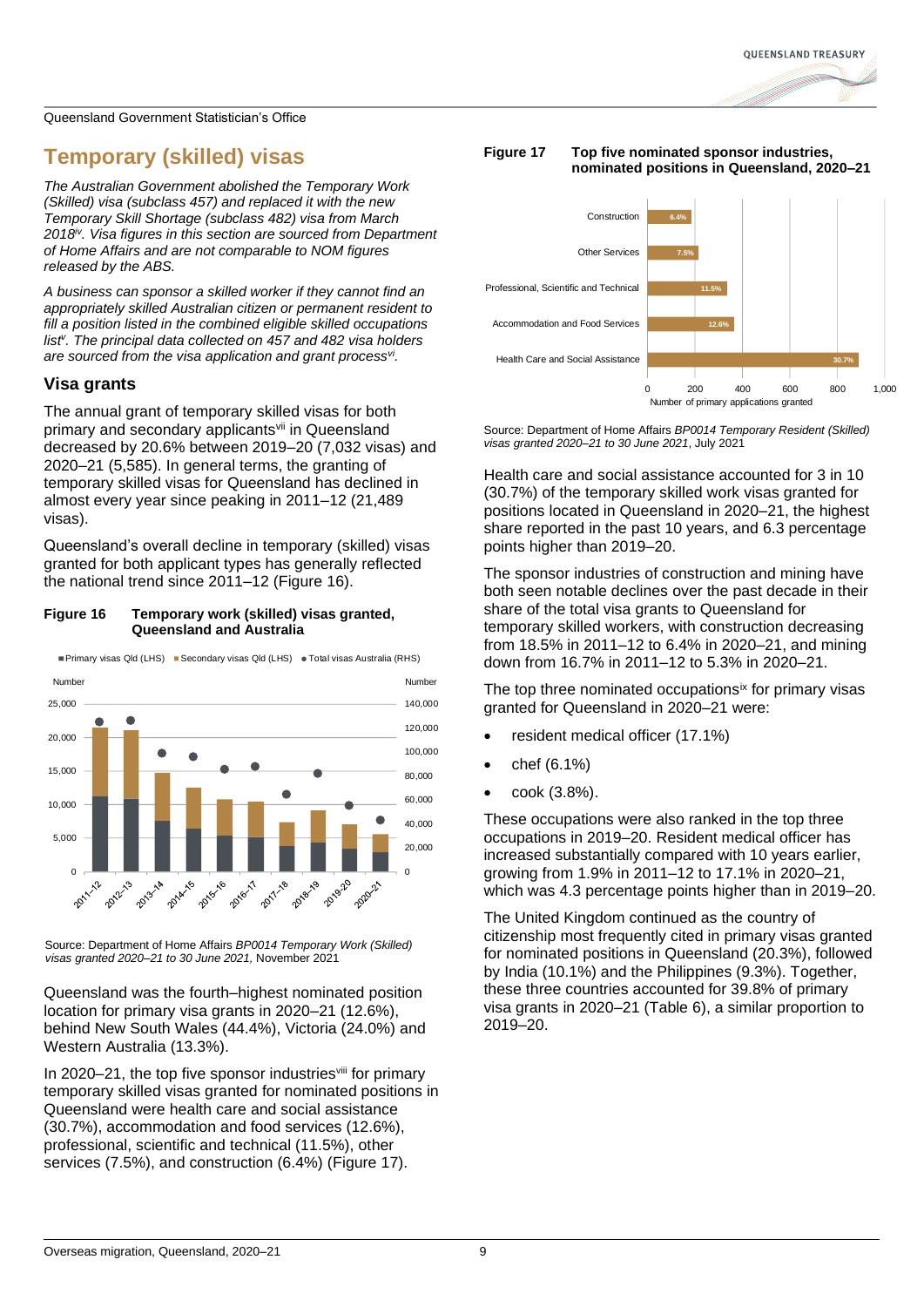<span id="page-9-0"></span>

| Table 6 | Top 10 citizenship countries, primary |  |  |
|---------|---------------------------------------|--|--|
|         | applicants, Queensland, 2020–21       |  |  |

| <b>Country of citizenship</b> |                          | <b>Visas granted</b> |       |
|-------------------------------|--------------------------|----------------------|-------|
|                               |                          | no.                  | %     |
| $\mathbf{1}$                  | <b>United Kingdom</b>    | 592                  | 20.3  |
| $\overline{2}$                | India                    | 295                  | 10.1  |
| 3                             | <b>Philippines</b>       | 271                  | 9.3   |
| $\overline{4}$                | Korea, South             | 132                  | 4.5   |
| 5                             | South Africa             | 123                  | 4.2   |
| 6                             | Ireland, Republic of     | 112                  | 3.8   |
| $\overline{7}$                | <b>Brazil</b>            | 105                  | 3.6   |
| 8                             | United States of America | 94                   | 3.2   |
| 9                             | Malaysia                 | 89                   | 3.1   |
| 10                            | Canada                   | 85                   | 2.9   |
|                               | Other                    | 1,012                | 34.8  |
|                               | <b>Total</b>             | 2,910                | 100.0 |

Source: Department of Home Affairs *BP0014 Temporary Resident (Skilled) visas granted 2020–21 to 30 June 2021*, July 2021

Around 1 in 4 temporary skilled visas were granted for nominated positions located in the Brisbane Inner City Statistical Area Level 4 (SA4) (26.3% or 766 visa grants) [\(Table 7\)](#page-9-1). Nearly 1 in 3 temporary skilled visas were granted for nominated positions located outside of South East Queensland (31.1% or 905 visa grants)<sup>x</sup>.

### <span id="page-9-1"></span>**Table 7 Temporary resident (skilled) visa grants (primary applicants) by nominated position location, Queensland, 2020–21**

| Nominated position location <sup>(a)</sup> | <b>Visas granted</b> |       |  |
|--------------------------------------------|----------------------|-------|--|
|                                            | no.                  | $\%$  |  |
| <b>Brisbane Inner City</b>                 | 766                  | 26.3  |  |
| <b>Gold Coast</b>                          | 327                  | 11.2  |  |
| <b>Sunshine Coast</b>                      | 195                  | 6.7   |  |
| Brisbane - South                           | 163                  | 5.6   |  |
| <b>Wide Bay</b>                            | 153                  | 5.3   |  |
| Townsville                                 | 146                  | 5.0   |  |
| Brisbane - North                           | 141                  | 4.8   |  |
| Mackay - Isaac - Whitsunday                | 138                  | 4.7   |  |
| Cairns                                     | 133                  | 4.6   |  |
| <b>Central Queensland</b>                  | 133                  | 4.6   |  |
| Ipswich                                    | 115                  | 4.0   |  |
| Brisbane - East                            | 85                   | 2.9   |  |
| Darling Downs - Maranoa                    | 85                   | 2.9   |  |
| Moreton Bay - North                        | 82                   | 2.8   |  |
| Logan - Beaudesert                         | 78                   | 2.7   |  |
| Toowoomba                                  | 59                   | 2.0   |  |
| Queensland - Outback                       | 58                   | 2.0   |  |
| Brisbane - West                            | 34                   | 1.2   |  |
| Moreton Bay - South                        | 18                   | 0.6   |  |
| Not specified                              | $5$                  | 0.0   |  |
| <b>Total</b>                               | 2,910                | 100.0 |  |

(a) 2016 Australian Statistical Geography Standard, SA4

Source: Department of Home Affairs *BP0014 Temporary Resident (Skilled) visas granted 2020–21 to 30 June 2021*, July 2021

### **Visa holders living in Queensland**

There were 6,840 primary temporary resident (skilled) visa holders living in Queensland as at 30 June 2021, a decrease of 17.6% from a year earlier. Nationally, the number of visa holders in Australia declined by 22.9% over the same period. Queensland accounted for 12.4% of the national total of visa holders living in Australia (55,030) at 30 June 2021.

In 2020–21, more than 4 in 10 (45.6%) temporary resident skilled visa holders in Queensland were in nominated occupations within the Professionals major grouping, with the most common nominated individual occupations being chef (7.7%), resident medical officer (7.6%) and cook (2.9%). These three occupations were also the top three occupations for people on skilled work visas in Queensland in 2019–20.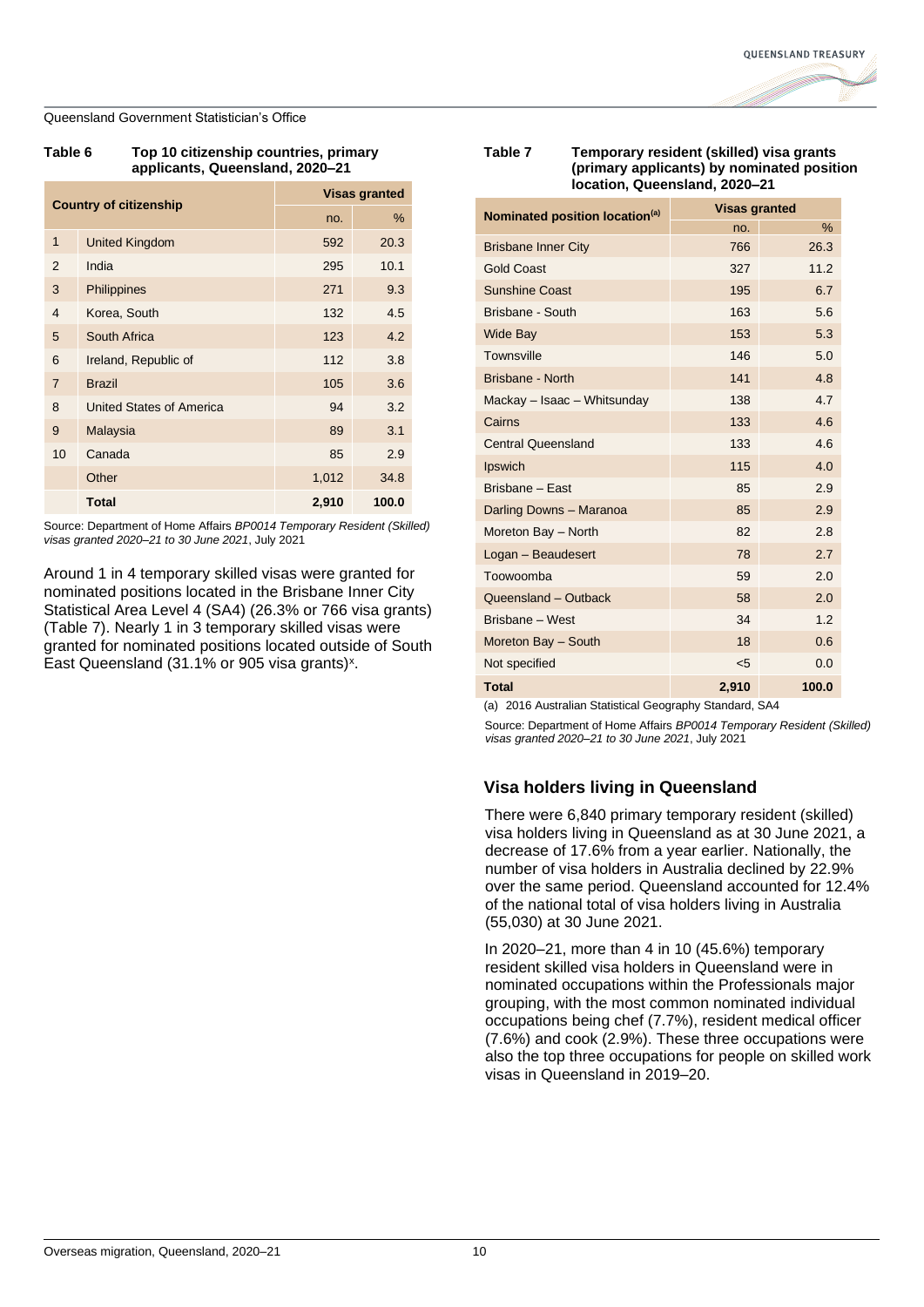### **Significant Investor visas**

*The Significant Investor visa (SIV) is a pathway to provide for significant migrant investment into Australia under the Business Innovation and Investment visa program***xi***. Data for 2020–21 were not available at the time this report was prepared.*

Queensland was the third–highest nominated state or territory for SIV grants in 2019–20, with 8.9% or 12 visas granted, significantly lower than New South Wales (43.7%, 59 visas) and Victoria (37.0%, 50 visas). Together, New South Wales and Victoria accounted for 8 in 10 of the 135 SIVs granted nationally in that year<sup>xii</sup>.

The number of SIV grants with Queensland as the nominated state in 2019–20 was similar to 2018–19, (6.8%, 13 visas granted) and 2017–18, (5.2%, 10 visas). The number of SIVs granted in those years for Australia was 191 and 174 respectively.

### **Student visas**

In 2020–21, there were 39,405 student visas granted for education providers registered in Queensland, and 86.6% of these were primary visa grants. Compared with 2019–20, this represented a decrease of 23,240 student visas granted (–37.1%). In 2020–21, the VET sector accounted for the largest proportion (48.2%) of the primary student visa grants in Queensland, followed by the higher education sector (42.5%), with these two sectors combined accounting for 9 in 10 primary applicant student visa grants.

With similar outcomes to 2019–20, Queensland's primary visa grants for the higher education sector in 2020–21 accounted for 12.6% of the national total for this sector. Compared with its share of the national population, Queensland was overrepresented in the independent ELICOSxiii, schools and VET sectors (28.3%, 28.1% and 25.4% respectively) (Figure 18).

#### **Figure 18 Student visa grants and national share, by sector, for Queensland registered providers 2020–21**





A comparison of Queensland's student visa grants in 2020–21 with 2019–20, shows decreases across all sectors. The largest decreases proportionally were in the non-award, independent ELICOS and schools sectors with declines of 98.1%, 85.7% and 61.0%, respectively.

More than half of primary applications (55.7%) for student visas granted in 2020**–**21 for study in institutions registered in Queensland were granted to citizens from just five countries [\(Table 8\)](#page-10-0):

- People's Republic of China (7,453 visas)
- India (5,687 visas)
- Brazil (2,042 visas)
- Nepal (1,991 visas)
- Colombia (1,834 visas).

### <span id="page-10-0"></span>**Table 8 Top 10 citizenship countries, temporary student visas granted(a) in 2020–21, Queensland(b)**

| <b>Country of citizenship</b> |                                             | <b>Visas granted</b> |       |  |  |
|-------------------------------|---------------------------------------------|----------------------|-------|--|--|
|                               |                                             | no.                  | %     |  |  |
| $\overline{1}$                | China <sup>(c)</sup> , People's Republic of | 7,453                | 21.8  |  |  |
| $\overline{2}$                | India                                       | 5,687                | 16.7  |  |  |
| 3                             | <b>Brazil</b>                               | 2,042                | 6.0   |  |  |
| $\overline{4}$                | Nepal                                       | 1,991                | 5.8   |  |  |
| 5                             | Colombia                                    | 1,834                | 5.4   |  |  |
| 6                             | South Korea                                 | 1,602                | 4.7   |  |  |
| $\overline{7}$                | Philippines                                 | 1,196                | 3.5   |  |  |
| 8                             | Taiwan                                      | 974                  | 2.9   |  |  |
| 9                             | Japan                                       | 900                  | 2.6   |  |  |
| 10                            | Hong Kong <sup>(d)</sup>                    | 765                  | 2.2   |  |  |
|                               | Other                                       | 9,684                | 28.4  |  |  |
|                               | Total                                       | 34,128               | 100.0 |  |  |
| $\sqrt{1}$                    | ∽                                           |                      |       |  |  |

(a) Primary applications only.

(b) Granted for study at an education provider registered in Queensland.

(c) Excludes Special Administrative Regions and Taiwan.

(d) Special Administrative Region of China.

Source: Department of Home Affairs *BP0015 Pivot Table: Student visas granted pivot table. Accessed 24/11/202*

There was a decline in the number of primary visas granted for students from most countries, with Brazil, Colombia and Japan all less than half their respective 2019–20 level. Few countries had increases in primary student visa grants between 2019–20 and 2020–21. However, of countries with more than 50 visa grants, Iran (12.8%) and Zimbabwe (17.2%) both had increases compared with 2019–20.